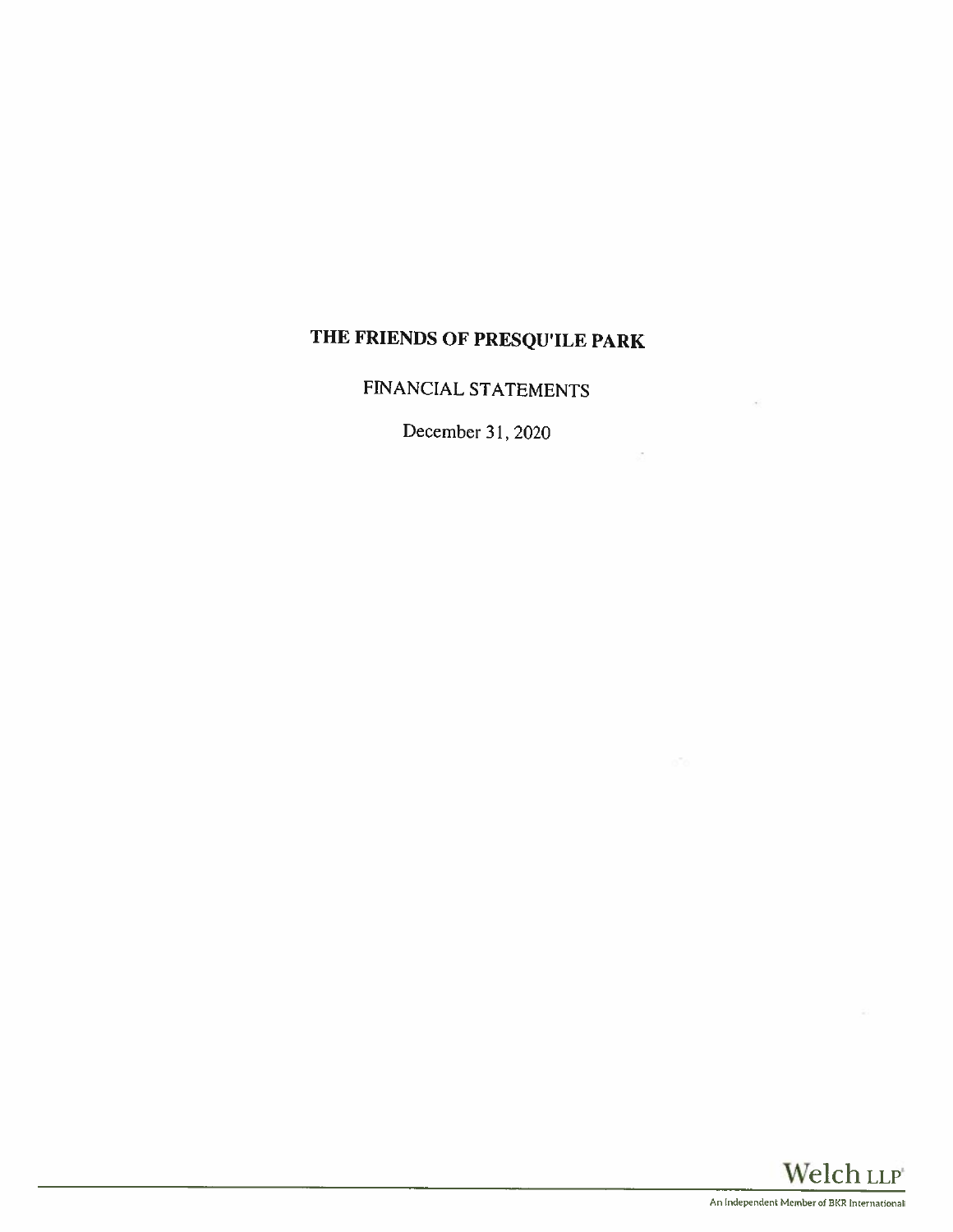# Welch LLP

### INDEPENDENT PRACTITIONER'S REVIEW ENGAGEMENT REPORT

#### To the Directors of THE FRIENDS OF PRESQU'ILE PARK

We have reviewed the accompanying financial statements of THE FRIENDS OF PRESQU'ILE PARK which comprise the statement of financial position as at December 31, 2020, and the statements of operations and cash flows for the y

Management's Responsibility for the Financial Statements<br>Management is responsible for the preparation and fair presentation of these financial statements in accordance with Canadian accounting standards for not-for-profit organizations, and for such internal control as management determines is necessary to enable the preparation of financial statements that are free from material misstatement, whether due to fiaud or error.

#### Practitioner's Responsibility

Our responsibility is to express <sup>a</sup> conclusion on the accompanying financial statements based on our review. We conducted our review in accordance with Canadian generally accepted standards for review engagements, which require us to comply with relevant ethical requirements.

A review of financial statements in accordance with Canadian generally accepted standards for review engagements is a limited assurance engagement. The practitioner performs procedures, primarily consisting of making inqui

The procedures performed in a review are substantially less in extent than, and vary in nature from, those performed in an audit conducted in accordance with Canadian generally accepted auditing standards. Accordingly, we

#### Conclusion

Based on our review, nothing has come to our attention that causes us to believe that the financial statements do not present fairly, in all material respects, the financial position of **THE FRIENDS OF PRESQU'ILE PARK** as

Welch LLP

Trenton, Ontario CHARTERED PROFESSIONAL ACCOUNTANTS<br>May 11, 2021 LICENSED PUBLIC ACCOUNTANTS

Welch LLP - Chartered Professional Accountants 67 Ontario Street, Trenton, ON K8V 2G8 T: <sup>613</sup> <sup>392</sup> <sup>1287</sup> F: <sup>613</sup> <sup>392</sup> 5456 W: www,welchilpcorn An Independent Member of BKR International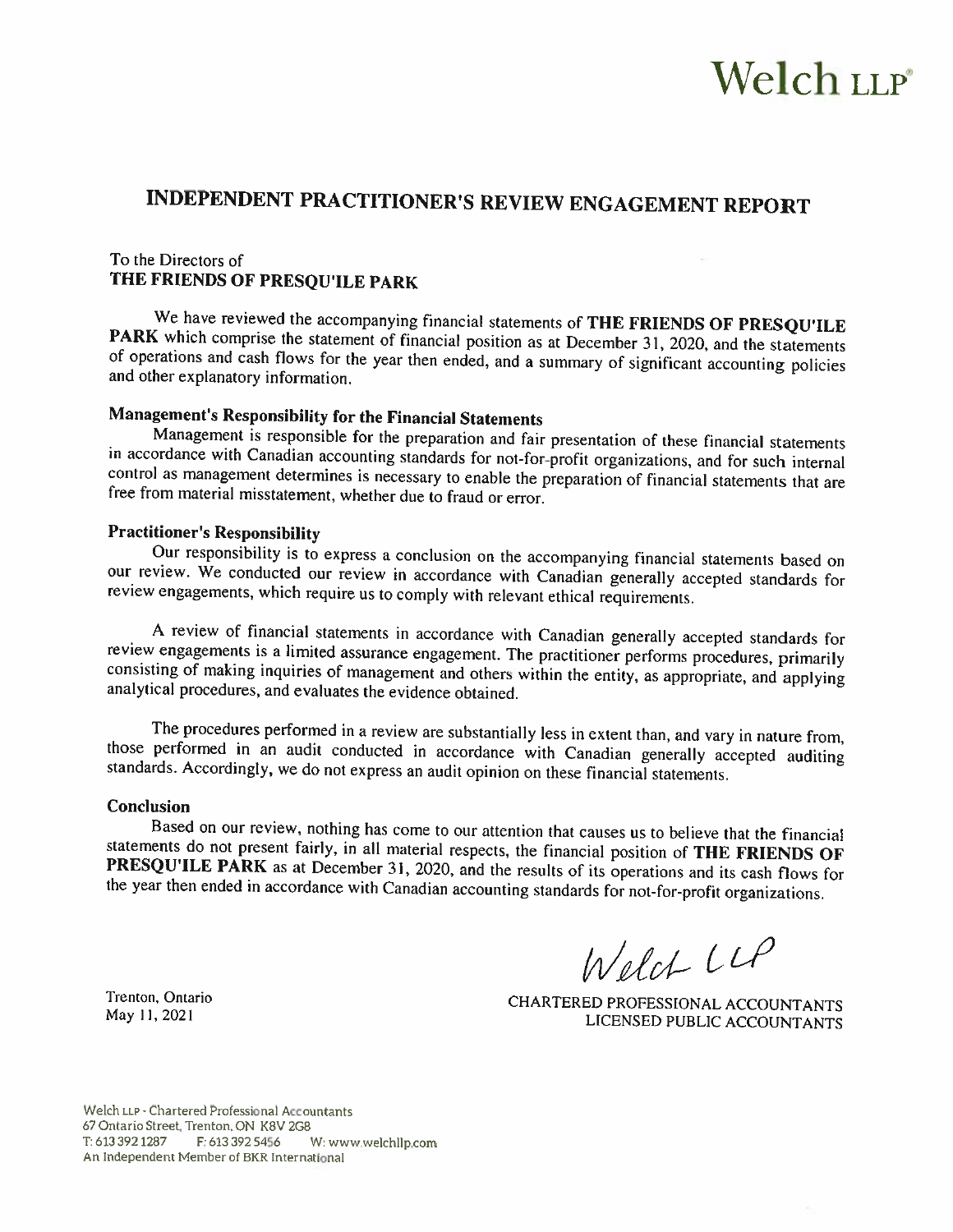### THE FRIENDS OF PRESQU'ILE PARK

### (Incorpora ted without share capital under the laws of Ontario) STATEMENT OF FINANCIAL POSITION DECEMBER 31, 2020

### ASSETS

|                                                                                                                                                                                        |         | 2020                                                                                |                     | 2019                                                                     |
|----------------------------------------------------------------------------------------------------------------------------------------------------------------------------------------|---------|-------------------------------------------------------------------------------------|---------------------|--------------------------------------------------------------------------|
| <b>CURRENT ASSETS</b><br>Cash<br>Restricted cash - note 5<br>Accounts receivable<br>Government remittances recoverable<br>Inventory<br>Prepaid expenses<br><b>INVESTMENTS - note 4</b> | \$<br>S | 18,284<br>11,707<br>113<br>2,253<br>20,869<br>2,497<br>55,723<br>205,380<br>261,103 | $\mathsf{S}$<br>\$. | 35,791<br>113<br>7,829<br>3,369<br>3,565<br>50,667<br>192,377<br>243,044 |
| <b>LIABILITIES AND NET ASSETS</b>                                                                                                                                                      |         |                                                                                     |                     |                                                                          |
| <b>CURRENT LIABILITIES</b><br>Accounts payable and accrued liabilities<br>Deferred contributions - note 5<br><b>NET ASSETS</b>                                                         | \$      | 6,330<br>63,632<br>69,962                                                           | $\mathbf S$         | 4,223<br>52,821<br>57,044                                                |
|                                                                                                                                                                                        |         |                                                                                     |                     |                                                                          |

Internally restricted - note 6 138,000 140,000 140,000 140,000 140,000 140,000 140,000 140,000 140,000 140,000

Approved by the Board:

**Director** 

 $\overline{\phantom{a}}$  Director

(Unaudited) (See accompanying notes)



191,141 186,000

\$ 261,103 \$ 243,044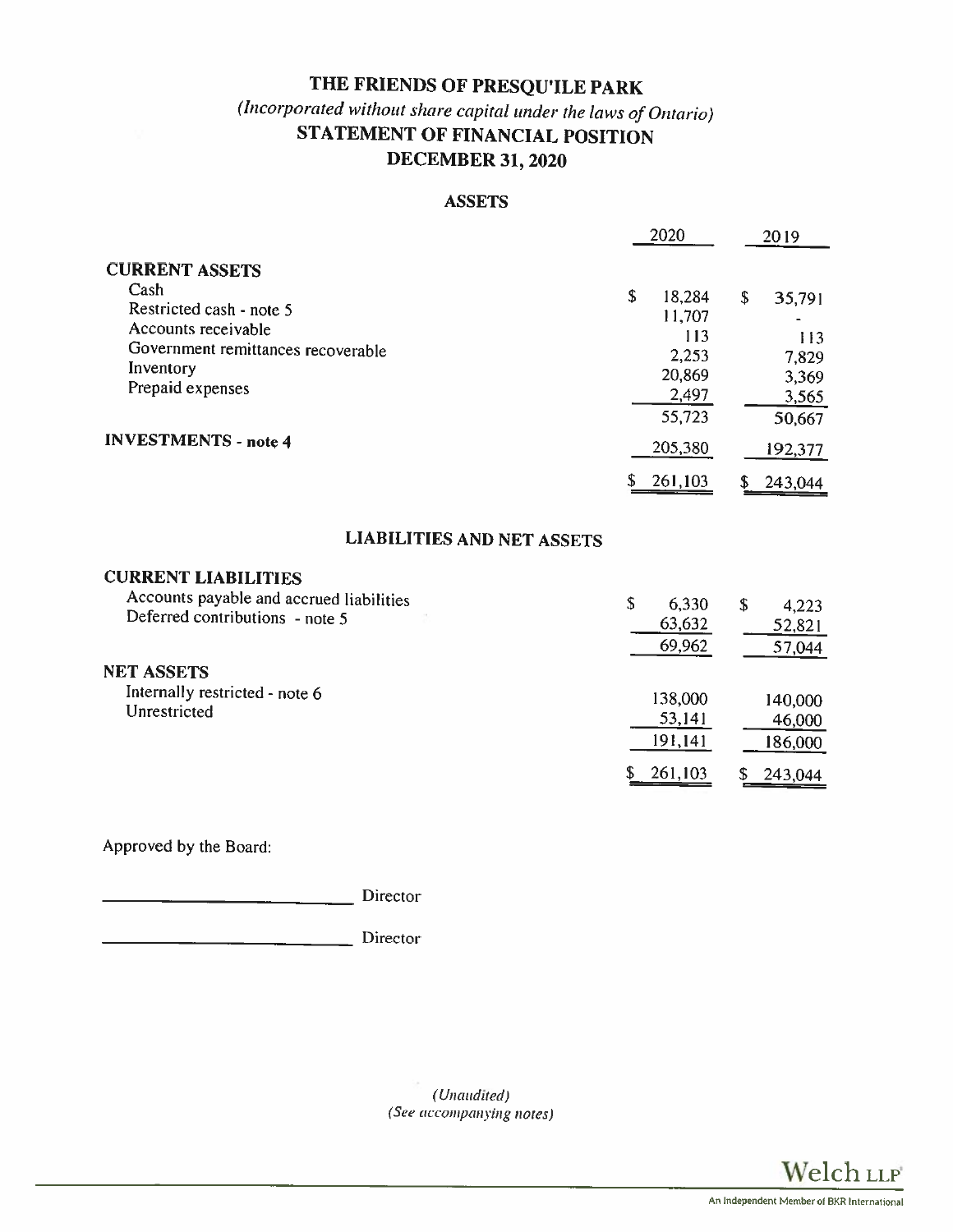### THE FRIENDS OF PRESQUILE PARK STATEMENT OF OPERATIONS YEAR ENDED DECEMBER 31, 2020

|                                                               | 2020        | 2019         |
|---------------------------------------------------------------|-------------|--------------|
| <b>REVENUES</b>                                               |             |              |
| Fundraising Events and Operations - gross profit - Schedule A | \$<br>652   | \$<br>57,537 |
| Donations                                                     | 26,884      | 4,087        |
| Memberships                                                   | 1,840       | 2,260        |
| Investment                                                    | 8,019       | 7,074        |
| <b>Total Revenues</b>                                         | 37,395      | 70,958       |
| PROGRAM EXPENSES - net - Schedule B                           |             |              |
| <b>Education Programs</b>                                     |             |              |
| Park Improvements                                             | 6,200       | 30,827       |
| <b>Environmental Initiatives</b>                              |             | 6,053        |
|                                                               | 914         | 8,245        |
| Subtotal Program Expenses                                     | 7,114       | 45,125       |
| <b>OPERATING EXPENSES</b>                                     |             |              |
| Promotion                                                     | 100         | 50           |
| Bank charges and credit card costs                            | 1,350       | 5,732        |
| Equipment purchase                                            |             | 344          |
| Insurance                                                     | 3,582       | 4,493        |
| Meetings                                                      | 4,340       | 993          |
| Miscellaneous                                                 | 1,701       | 1,981        |
| Postage and office                                            | 4,154       | 4,265        |
| Professional fees                                             | 4,100       | 3,800        |
| <b>Subtotal Operating Expenses</b>                            |             |              |
|                                                               | 19,327      | 21,658       |
| <b>Total Expenses</b>                                         | 26,441      | 66,783       |
| Excess of revenue over expenses before item below             | 10,954      | 4,175        |
| Adjustment to fair market value of investments                | (5, 813)    | 13,182       |
| <b>EXCESS OF REVENUE OVER EXPENSES</b>                        | \$<br>5,141 | \$<br>17,357 |

(Unaudited) (See accompanying notes)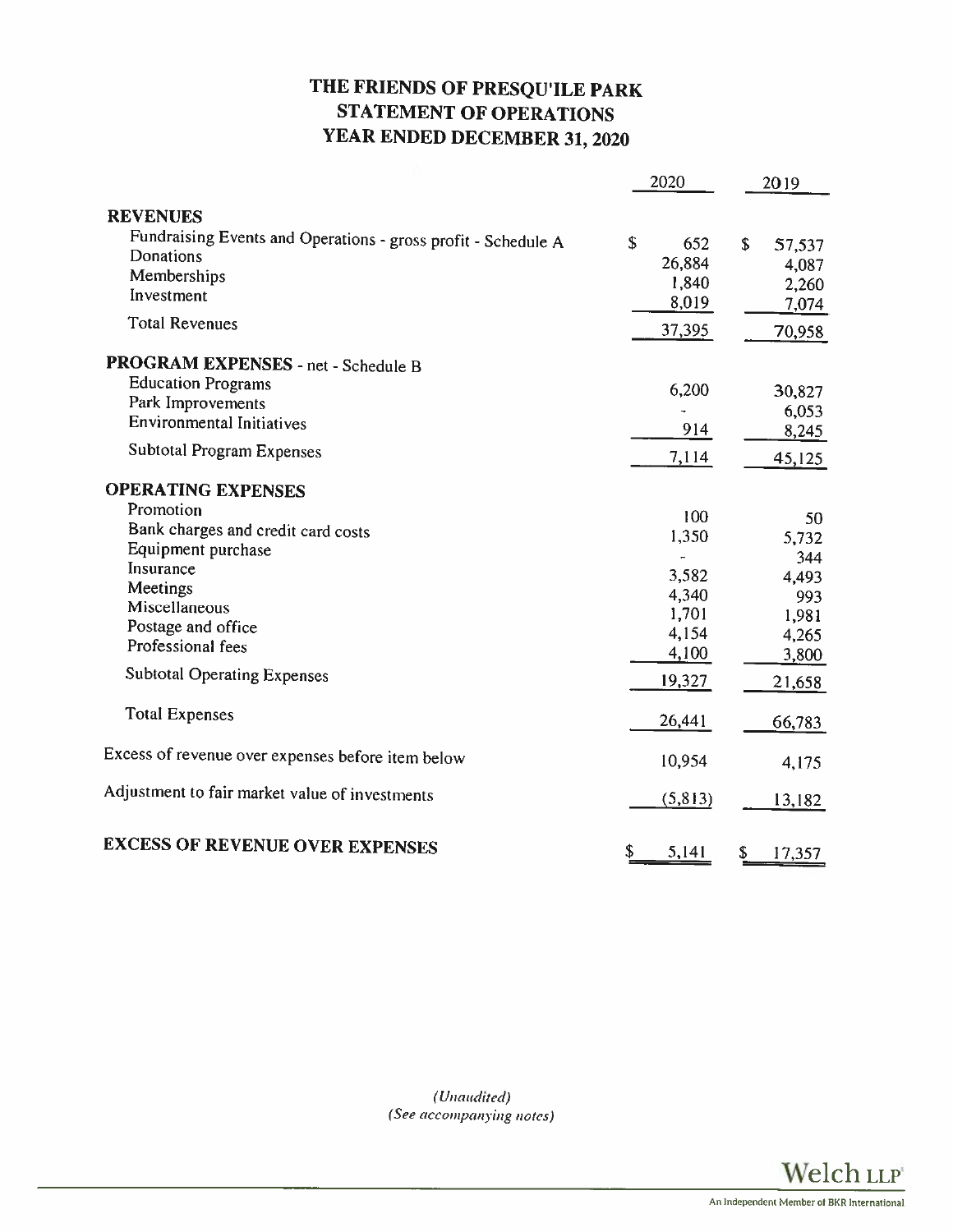### THE FRIENDS OF PRESQU'ILE PARK

### SCHEDULE OF FUND RAISING EVENTS AND OPERATIONS - GROSS PROFIT YEAR ENDED DECEMBER 31, 2020

|                                                                                                                                                                            | 2020                                                          | <b>SCHEDULE A</b><br>2019                                  |
|----------------------------------------------------------------------------------------------------------------------------------------------------------------------------|---------------------------------------------------------------|------------------------------------------------------------|
| <b>Lighthouse Gift Shop</b><br>Lighthouse Gift Shop sales<br>Cost of sales<br>Wages                                                                                        | \$<br>476<br>(310)                                            | $\mathbf{s}$<br>48,344<br>(29, 791)<br>(1, 223)            |
| Gross profit                                                                                                                                                               | \$<br>166                                                     | \$<br>17,330                                               |
| Cost of Sales<br>Inventory at beginning of year<br>Purchases<br>Inventory at end of year                                                                                   | \$<br>3,369<br>17,810<br>(20, 869)<br>\$<br>310               | \$<br>2,767<br>30,393<br>(3,369)<br>\$<br>29,791           |
| <b>Christmas at Presqu'ile</b>                                                                                                                                             |                                                               |                                                            |
| Arts and crafts sales<br>Tea room sales<br>Raffle ticket sales                                                                                                             | \$                                                            | \$<br>103,768<br>9,186<br>4,387                            |
| Total sales                                                                                                                                                                |                                                               | 117,341                                                    |
| Arts and crafts purchases<br>Tea room supplies purchases<br>Advertising and promotion (recovery)<br>Supplies and decorations<br>Total purchases (recovery)<br>Gross profit | 49<br>(412)<br>$\overline{\phantom{0}}$<br>(363)<br>\$<br>363 | 78,727<br>2,273<br>3,140<br>2,583<br>86,723<br>30,618<br>S |
| <b>BBQs</b><br><b>Sales</b>                                                                                                                                                |                                                               |                                                            |
| Supplies purchases                                                                                                                                                         | \$                                                            | \$<br>6,534<br>(2,307)                                     |
| Gross profit                                                                                                                                                               | \$                                                            | \$<br>4,227                                                |
| <b>Raffles and Other Events</b><br><b>Sales</b>                                                                                                                            | \$<br>428                                                     | \$<br>6,194                                                |
| Supplies purchases                                                                                                                                                         | (305)                                                         | (832)                                                      |
| Gross profit                                                                                                                                                               | \$<br>123                                                     | \$<br>5,362                                                |
| <b>Total Fundraisers Gross Profit</b>                                                                                                                                      | \$<br>652                                                     | \$<br>57,537                                               |

(Unaudited - See accompanying notes)

٧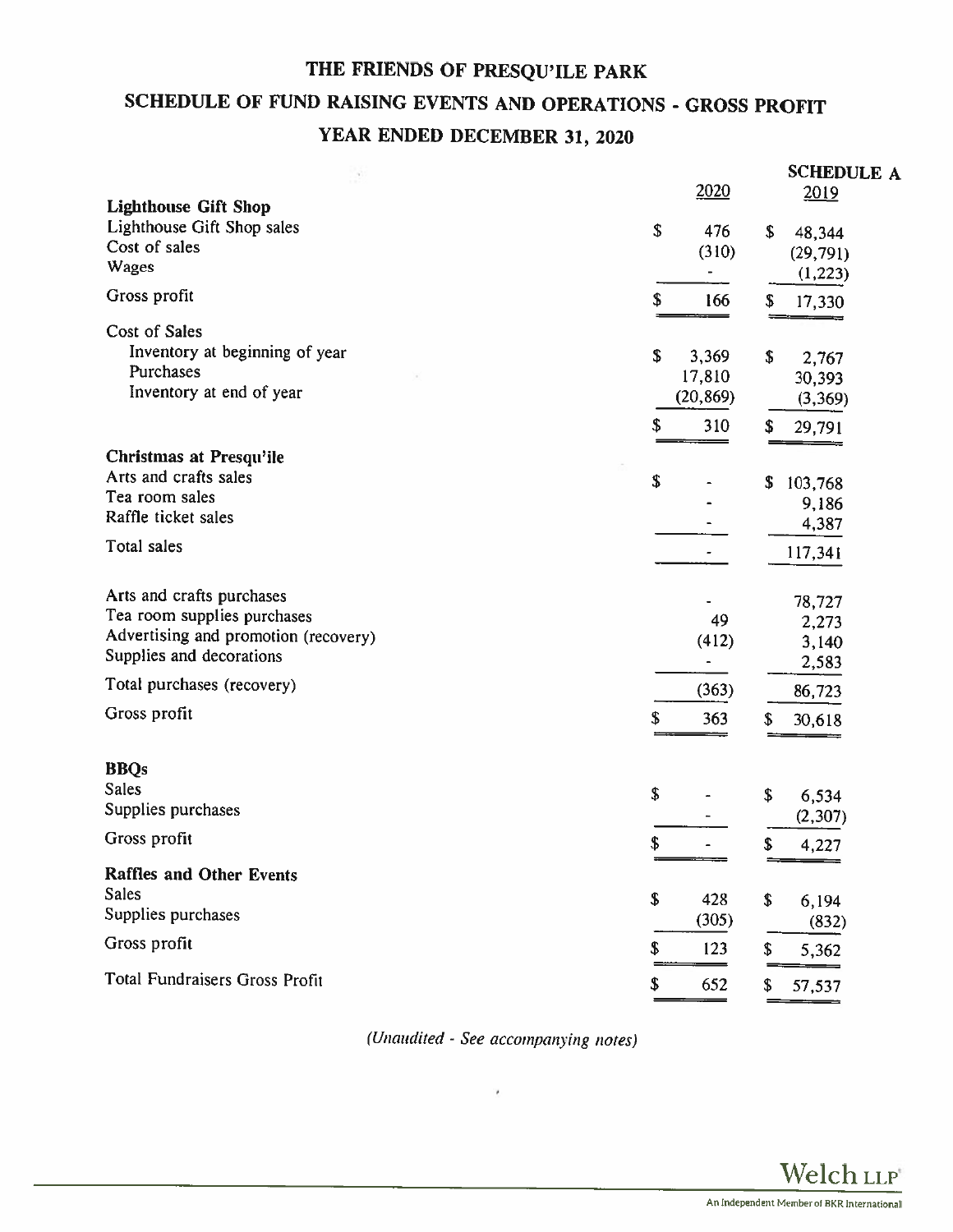### THE FRIENDS OF PRESQU'ILE PARK SCHEDULE OF CHARITABLE PROGRAMS - GROSS EXPENSES YEAR ENDED DECEMBER 31, <sup>2020</sup>

| Kids 'n Nature                                                                                            | 2020                            | <b>SCHEDULE B</b><br>2019     |
|-----------------------------------------------------------------------------------------------------------|---------------------------------|-------------------------------|
| <b>Employment Grants</b>                                                                                  | \$                              | \$<br>4,348                   |
| Wages<br>Nature Program Expenses                                                                          |                                 | 16,454                        |
| <b>Gross Expenses</b>                                                                                     |                                 | 2,046                         |
|                                                                                                           |                                 | 18,500                        |
| <b>Discovery Education Program</b><br><b>Employment Grants</b>                                            |                                 | 4.021                         |
| <b>Wages</b><br><b>Bursaries</b>                                                                          |                                 | 17,696<br>3,000               |
| <b>Gross Expenses</b>                                                                                     |                                 | 20,696                        |
| <b>Online Education Program</b><br>Program Expenses                                                       | 6,200                           |                               |
| <b>EDUCATION PROGRAMS</b>                                                                                 | \$<br>6,200                     | \$<br>30,827                  |
| <b>PARK IMPROVEMENTS</b><br>Trail improvements<br><b>Beach Mobility Access</b><br>Marsh Boardwalk repairs | \$<br>7,160                     | \$<br>6,044<br>9              |
| Marsh Boardwalk Contributions                                                                             | 7,160<br>(7,160)                | 6,053                         |
| <b>TOTAL PARK IMPROVEMENTS</b>                                                                            | \$                              | \$<br>6,053                   |
| <b>ENVIRONMENTAL INITIATIVES</b>                                                                          |                                 |                               |
| Invasive Species - Park Expenses<br>Species at Risk<br>Tern Research Study                                | \$<br>219<br>3,000              | \$<br>5,000<br>5,526          |
| Birding Program - Seed expenses<br>Monarchs and Migrants                                                  | 240<br>$\overline{\phantom{a}}$ | 187<br>1,000                  |
| 25th Anniversary Base Contributions<br>Monarchs and Migrants - TD grant                                   | 3,459<br>(2, 545)               | 11,713<br>(2, 468)<br>(1,000) |
| TOTAL ENVIRONMENTAL INITIATIVES                                                                           | \$<br>914                       | \$<br>8,245                   |
| <b>Total Funded Program Expenses</b>                                                                      | \$<br>7,114                     | \$<br>45,125                  |

(Unaudited  $-$  See accompanying notes)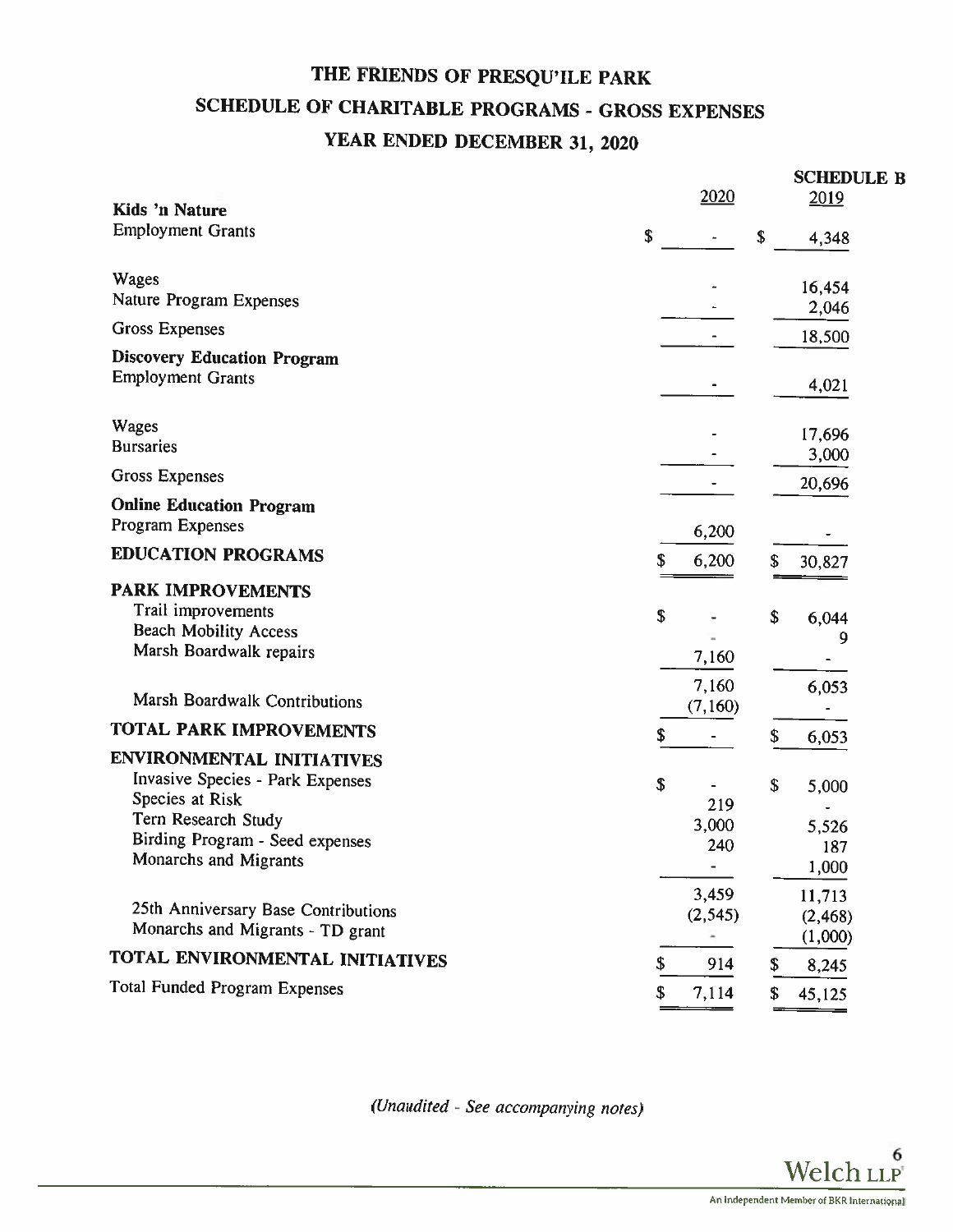### THE FRIENDS OF PRESQUILE PARK STATEMENT OF CASH FLOWS YEAR ENDED DECEMBER 31, <sup>2020</sup>

|                                                | 2020         | 2019          |
|------------------------------------------------|--------------|---------------|
| CASH FLOWS FROM OPERATING ACTIVITIES           |              |               |
| Excess of revenue over expenses                | \$<br>5,141  | $\mathsf{\$}$ |
| Adjustment to fair market value of investments | 5,813        | 17,357        |
| Adjustment for donated shares                  | (20, 506)    | (13,182)      |
|                                                |              |               |
| Change in non-cash working capital components: | (9,552)      | 4,175         |
| Government remittances                         | 5,576        |               |
| Inventory                                      | (17,500)     | (9,928)       |
| Prepaid expenses                               | 1,068        | (602)<br>193  |
| Accounts payable and accrued liabilities       | 2,107        | 373           |
| Deferred contributions                         | 10,811       |               |
|                                                | (7, 490)     | (525)         |
| CASH FLOWS FROM INVESTING ACTIVITIES           |              | (6,314)       |
| Proceeds on maturity of investments            |              |               |
| Purchases of investments                       | 100,000      | 60,000        |
|                                                | (98,310)     | (55, 920)     |
|                                                | 1,690        | 4,080         |
| <b>DECREASE IN CASH</b>                        |              |               |
|                                                | (5,800)      | (2,234)       |
| CASH, beginning of year                        | 35,791       | 38,025        |
|                                                |              |               |
| CASH, end of year                              | \$<br>29,991 | 35,791        |
|                                                |              |               |
|                                                |              |               |
| <b>CASH CONSISTS OF:</b>                       |              |               |
| Cash                                           | \$<br>18,284 | \$<br>35,791  |
| Restricted cash                                | 11,707       |               |
|                                                | 29,991<br>S  | \$<br>35,791  |
|                                                |              |               |

(Unaudited) (See accompanying notes)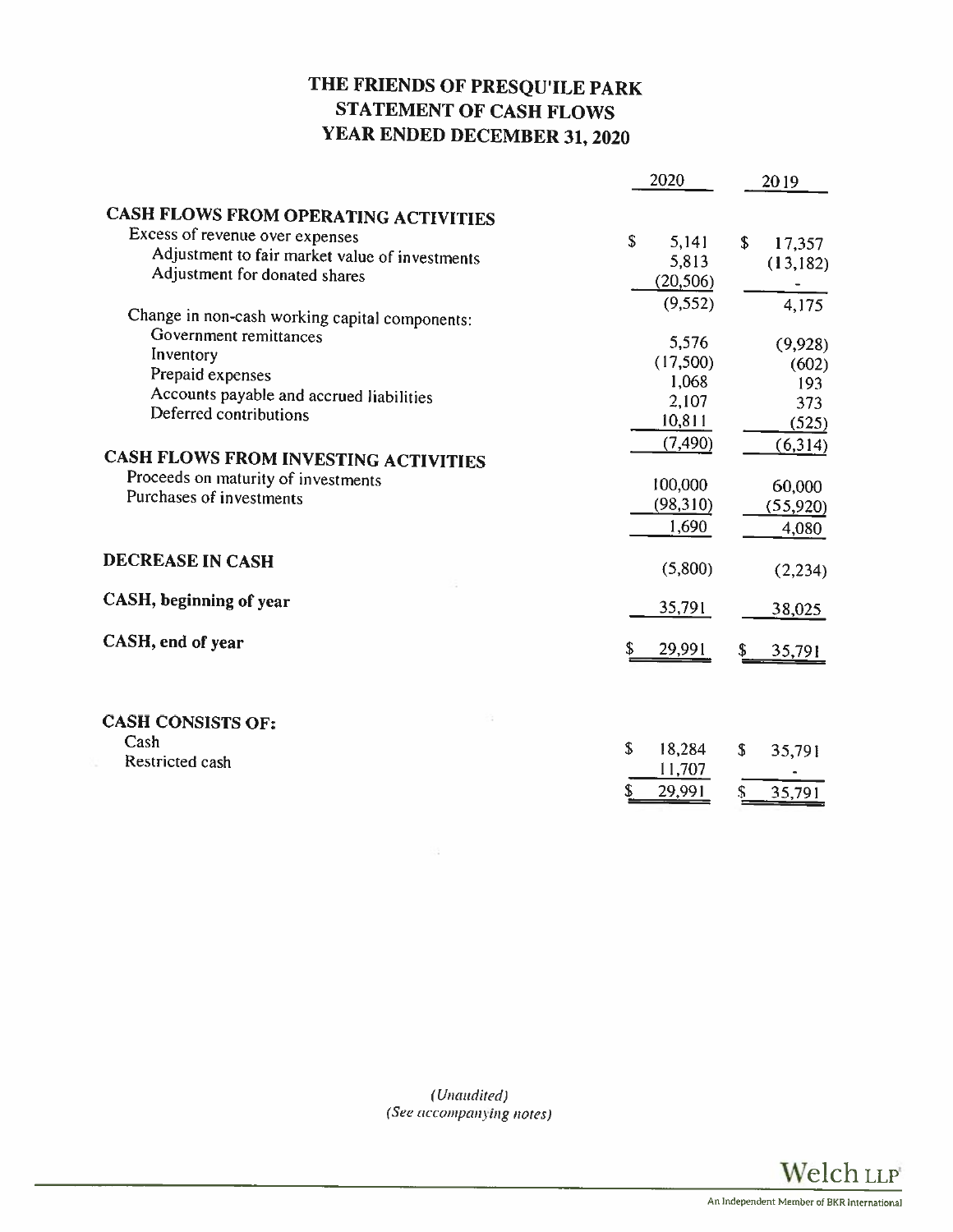#### 1. PURPOSE OF ORGANIZATION

The Friends of Presqu'ile Park is an incorporated organization whose purpose is to encourage and support interpretive, educational, scientific, historical, protection and preservation programs related to the natural and hi

### 2. SIGNIFICANT ACCOUNTING POLICIES

### Basis of Accounting

The financial statements have been prepared in accordance with Canadian accounting standards for not-for-profit organizations.

#### Revenue Recognition

The Corporation follows the deferral method of accounting for contributions. Restricted contributions are recognized as revenue in the year in which the related expenses are incurred. Unrestricted contributions are recogni

Revenue is recognized at the time goods are shipped or services are supplied to customers. Provision is made for expected collection losses based on the Corporation's past experience.

### Contributed Materials and Services

Contributed materials are recorded at the fair market value of the items contributed on the date of contribution. Due to the difficulty in determining the fair value of volunteer services, contributed services are not reco

#### Inventory

The inventory is valued at the lower of cost and market value with cost being determined on <sup>a</sup> first-in, first-out basis.

### Financial Instruments

The Corporation's cash and investments are initially recognized and subsequently measured at fair market value. All other financial instruments are subsequently measured at amortized cost.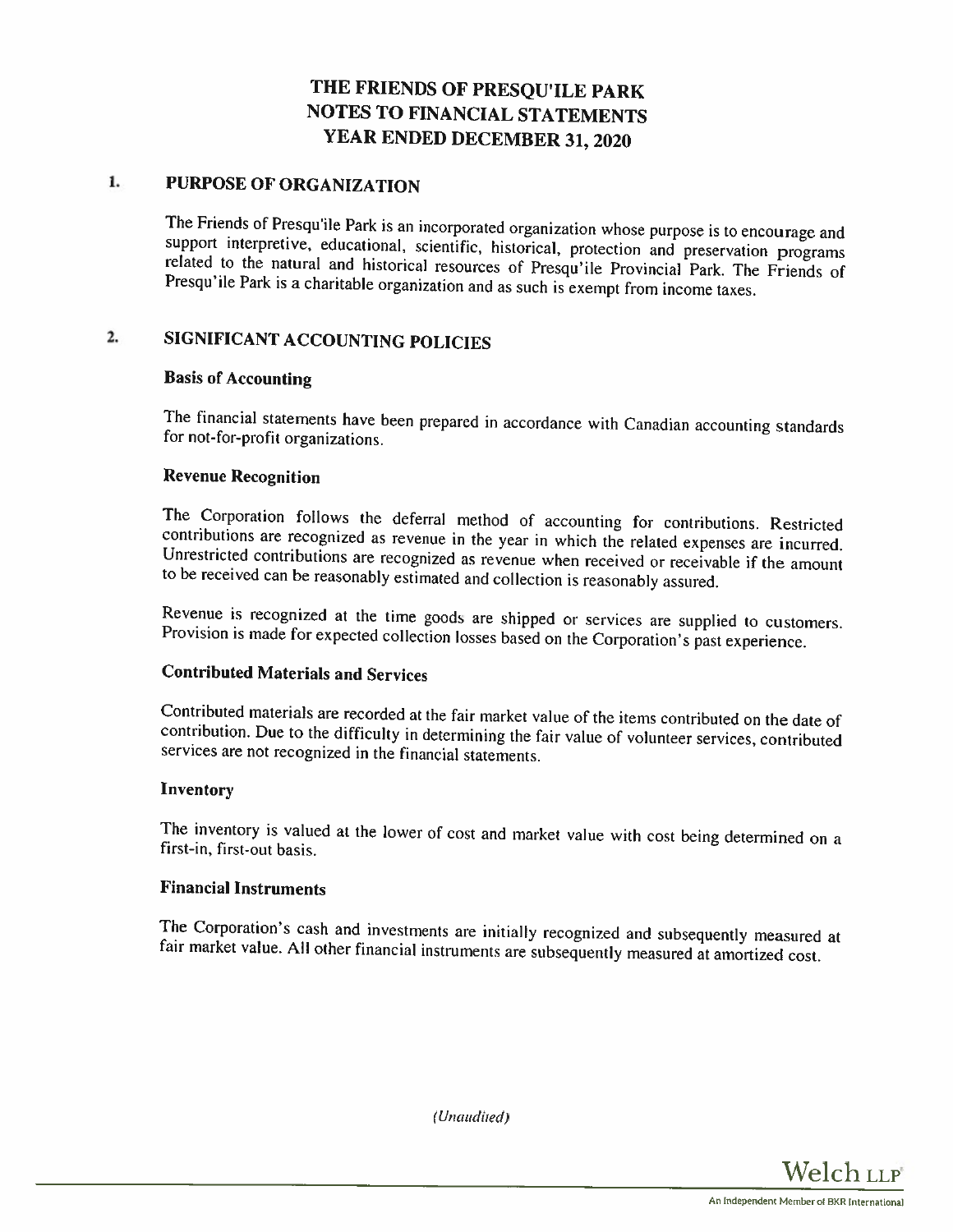### 2. SIGNIFICANT ACCOUNTING POLICIES (continued)

#### Tangible Capital Assets

The Corporation is considered to be a "small organization" for the purposes of the accounting recommendations of the Chartered Professional Accountants of Canada applicable to not-for-<br>profit organizations. Accordingly, ta

#### Use of Estimates

The preparation of financial statements in conformity with Canadian accounting standards for not-for-profit organizations requires management to make estimates and assumptions that affect the reported amounts of assets and

### 3. FINANCIAL INSTRUMENTS

#### Credit Risk

The Corporation is exposed to credit risk resulting from the possibility that parties may default<br>on their financial obligations. The Corporation's maximum exposure to credit risk represents the<br>sum of the carrying value o

#### Liquidity Risk

Liquidity risk is the risk that the Corporation cannot meet its commitments when they become due. The Corporation manages this risk by reviewing future cash flow requirements, anticipating investing and financing activitie

#### Market Risk

Market risk is the risk that the fair value or future cash flows of a financial instrument will fluctuate because of changes in market prices. Market risk is comprised of currency risk, interest rate risk and other price r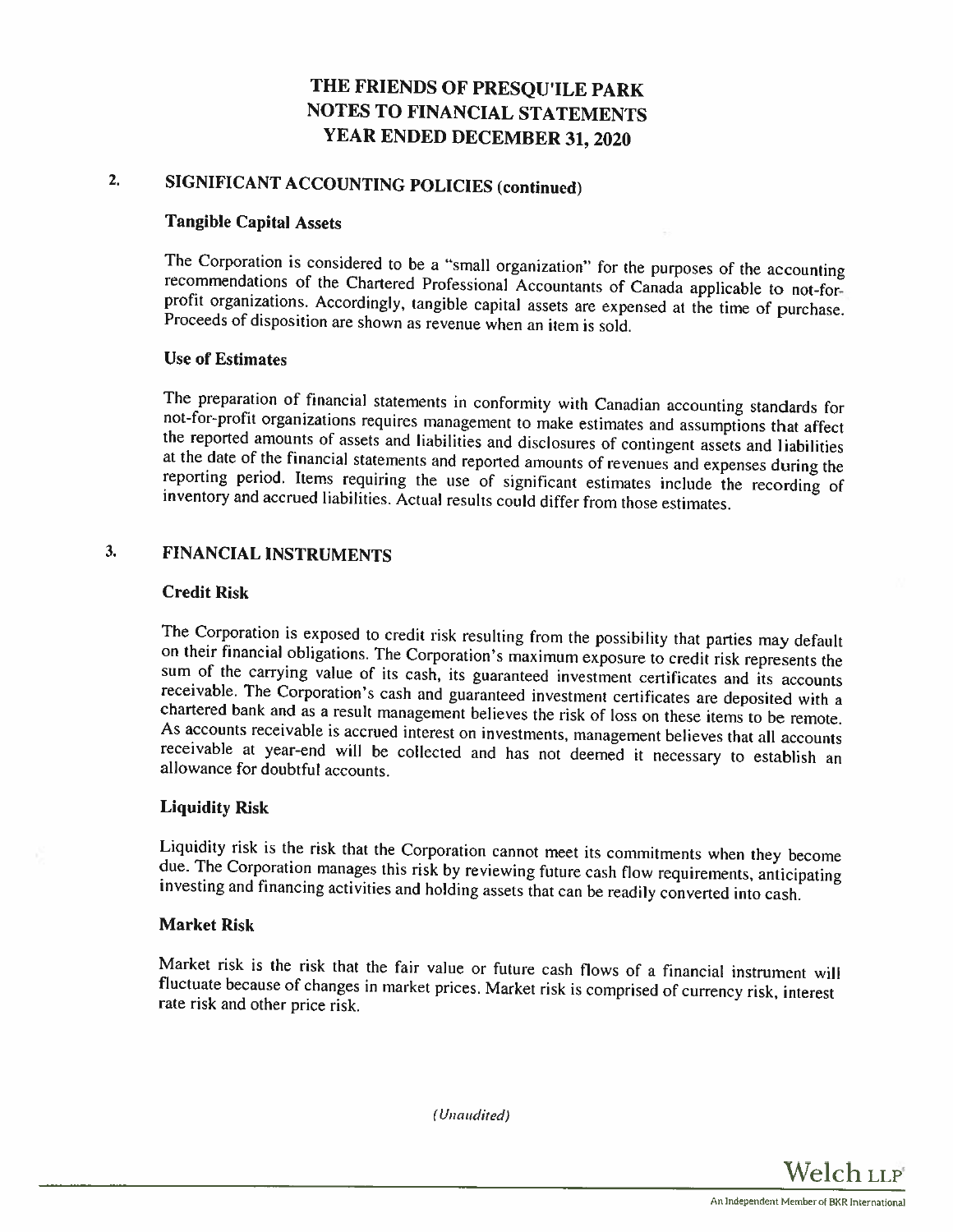### 3. FINANCIAL INSTRUMENTS (continued)

#### Currency Risk

Currency risk refers to the risk that the fair value of instruments or future cash flows associated with the instruments will fluctuate relative to the Canadian dollar due to changes in foreign exchange rates.

Substantially all of the Corporation's transactions are in Canadian dollars and as <sup>a</sup> result the Corporation is not subject to significant currency risk.

#### Interest Rate Risk

Interest rate risk refers to the risk that the fair value of financial instruments or future cash flows associated with the instruments will fluctuate due to changes in market interest rates.

The Corporation's exposure to interest rate risk arises from its interest hearing investments. The Corporation manages this risk by having prudent investment policies.

#### Other Price Risk

Other price risk refers to the risk that the fair value of financial instruments or future cash flows<br>associated with the instruments will fluctuate because of changes in market prices (other than<br>those arising from curren

The Corporation is exposed to other price risk on its equity investments.

#### Change in Risk

There have been no significant changes in the Corporation's risk exposures from the prior year.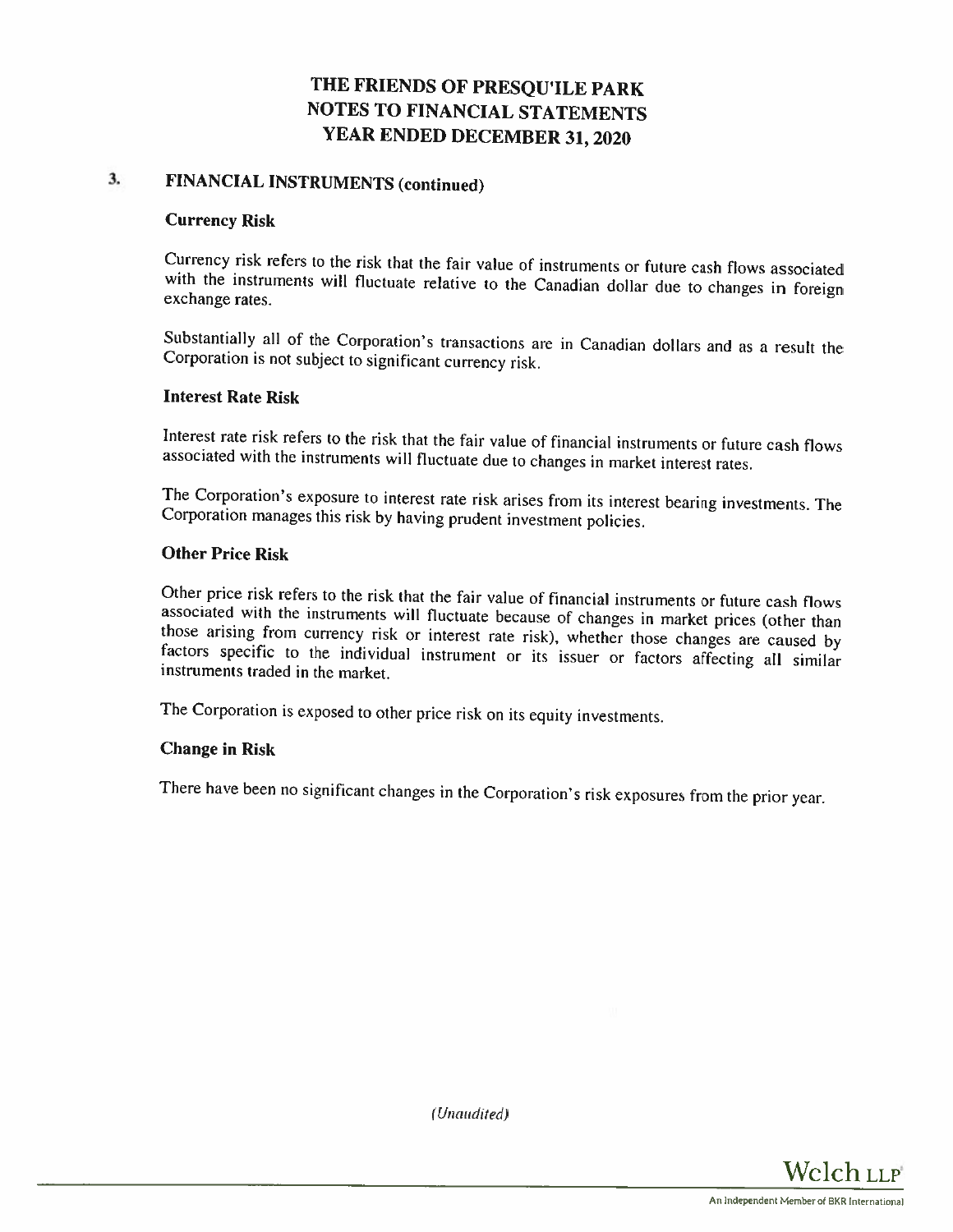### 4. INVESTMENTS

Investments consist of the following:

|                                                                           | 2020         |         | 2019          |              |  |
|---------------------------------------------------------------------------|--------------|---------|---------------|--------------|--|
|                                                                           | Market Value | Cost    | Market Value  | Cost         |  |
| <b>Canadian Equities</b>                                                  | 165,380      | 148,599 | S.<br>142,377 | 119,814<br>S |  |
| <b>Guaranteed Investment Certificates</b>                                 |              |         |               |              |  |
| - 0.45% cashable maturing<br>November 18, 2021<br>$-2.1\%$ non-redeemable | 40,000       | 40,000  |               |              |  |
| maturing October 1, 2020<br>- 0.5% cashable maturing                      |              |         | 40,000        | 40,000       |  |
| October 1, 2020                                                           |              |         | 10,000        | 10,000       |  |
|                                                                           | 40,000       | 40,000  | 50,000        | 50,000       |  |
|                                                                           | 205,380<br>S | 188,599 | 192,377       | 169,814      |  |

### 5. DEFERRED CONTRIBUTIONS

Deferred contributions consist of amounts received from donors which were designated for specific projects. During 2020. changes were as follows:

| 25th Anniversary Environmental Fund                                   | 2020                              |     | 2019                        |
|-----------------------------------------------------------------------|-----------------------------------|-----|-----------------------------|
| Balance, beginning of year<br>Receipts<br>Recognized as revenue       | \$<br>52,821<br>1,649<br>(2, 545) | \$. | 53,346<br>1,943<br>(2, 468) |
|                                                                       | 51,925                            |     | 52,821                      |
| <b>Marsh Boardwalk Fund</b><br>Balance, beginning of year<br>Receipts |                                   |     |                             |
| Recognized as revenue                                                 | 18,867<br>(7,160)                 |     |                             |
|                                                                       | 11,707                            |     |                             |
| Total deferred contributions                                          | \$<br>63,632                      |     | 52,821                      |

The Board must use these funds for their designated purposes.

The balance of the Marsh Boardwalk funds are shown as restricted cash on the statement of financial position.